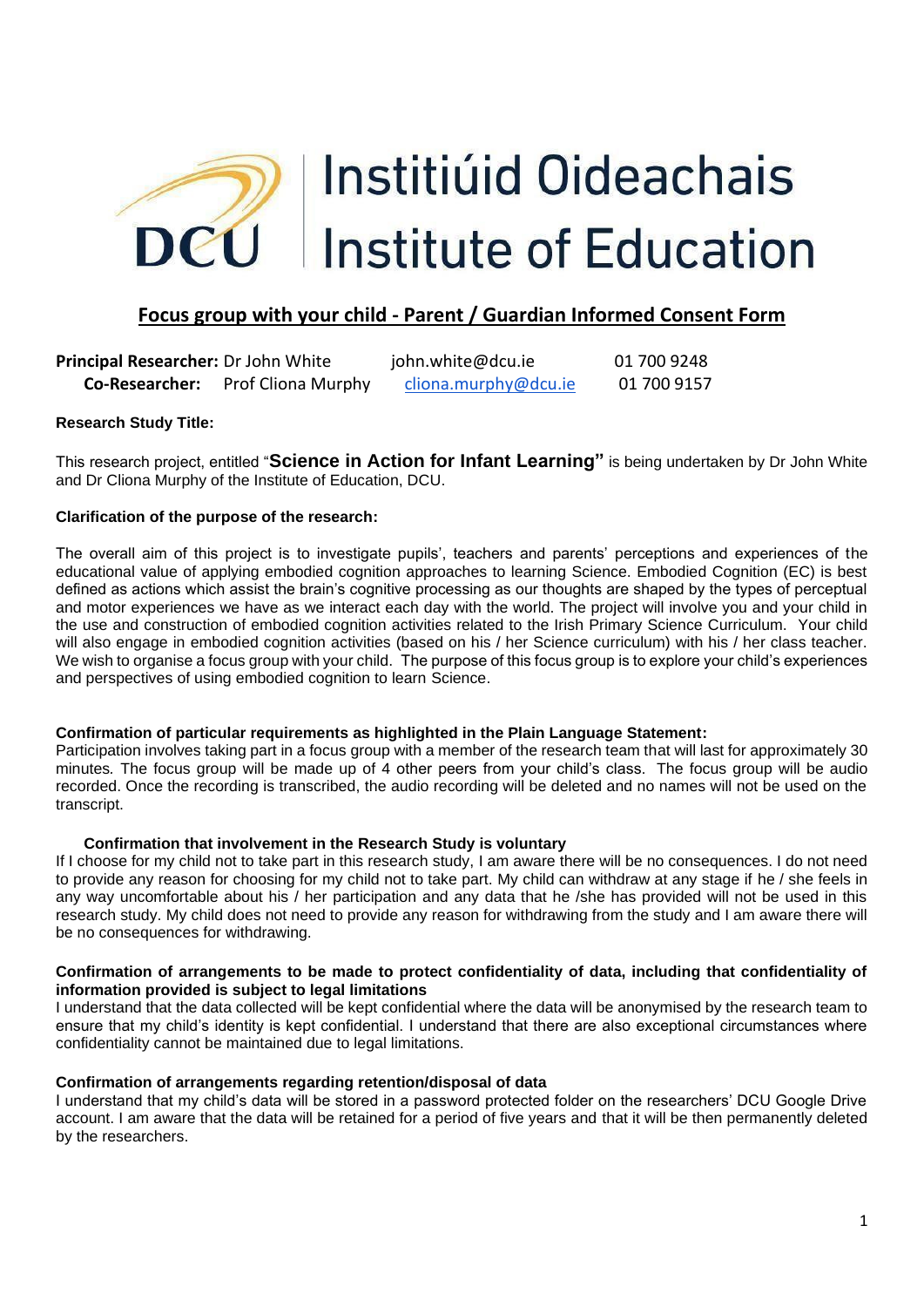**Confirmations relating to any other relevant information as indicated in the PLS**

I consent to the use of my child's data for future studies within the following parameters: to be disseminated at national and international conference presentations and may appear in research publications.

# **PLEASE COMPLETE BELOW IF YOU CONSENT FOR YOUR CHILD TO PARTICIPATE IN THE FOCUS GROUP (Note: Your child will receive a hard copy of this form from your class teacher).**

| Participant – please complete the following (Circle Yes or No for each question) |        |
|----------------------------------------------------------------------------------|--------|
| I have read the Plain Language Statement pertaining to my child's participation  |        |
| in this project (or had it read to me)                                           | Yes/No |
| I understand the information provided                                            | Yes/No |
| I understand the information provided in relation to data protection             | Yes/No |
| I have had an opportunity to ask questions and discuss this study                | Yes/No |
| I have received satisfactory answers to all my questions                         | Yes/No |
| I am aware that the focus group will be audiotaped                               | Yes/No |
|                                                                                  |        |

#### **Signature:**

I have read and understood the information in this form. My questions and concerns have been answered by the researchers, and I have a copy of this consent form. Therefore, I consent to take part in this research project

| <b>Parent / Guardian Signature:</b> |  |
|-------------------------------------|--|
|-------------------------------------|--|

**Name in Block Capitals:**

**Witness\_\_\_\_\_\_\_\_\_\_\_\_\_** 

**Date:**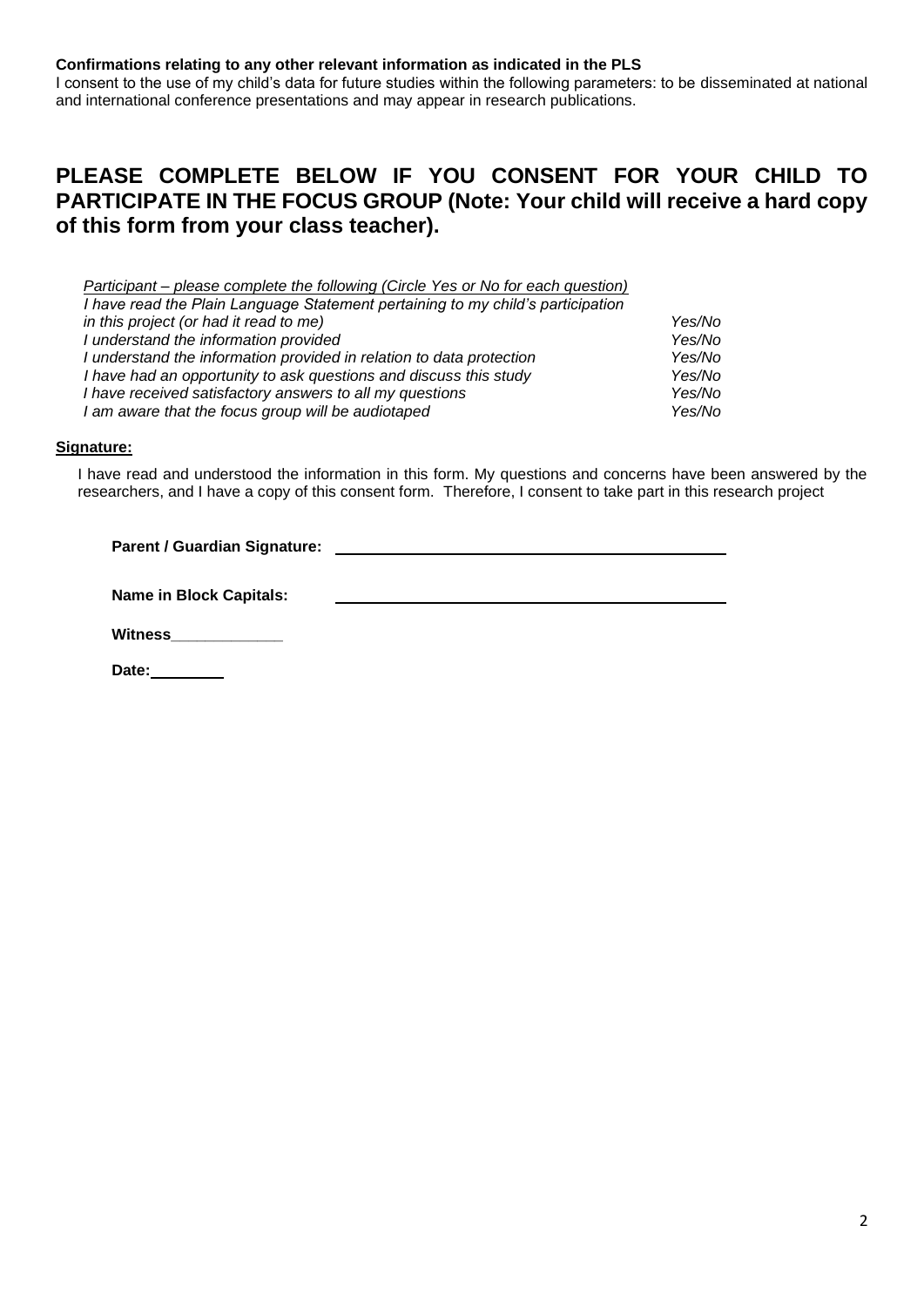# **PARENTS PLAIN LANGUAGE STATEMENT**

### **DUBLIN CITY UNIVERSITY Plain Language Statement for Focus Group with Pupils**

| <b>Research Team:</b> | Dr John White    | john.white@dcu.ie               | 01 700 9248 |
|-----------------------|------------------|---------------------------------|-------------|
|                       | Dr Cliona Murphy | cliona.murphy@dcu.ie 01 7009157 |             |
|                       |                  |                                 |             |

#### **School:** Policy and Practice, DCU Institute of Education

#### **Overview of this Research Study**

The overall aim of this project is to investigate pupils', teachers and parents' perceptions and experiences of the educational value of applying embodied cognition approaches to learning Science. Embodied Cognition (EC) is best defined as actions which assist the brain's cognitive processing as our thoughts are shaped by the types of perceptual and motor experiences we have as we interact each day with the world. The project will involve parents, teachers and pupils in the use and construction of embodied cognition activities related to the Irish Primary Science Curriculum. The purpose of the semi-structured interview is to explore and discuss your perceptions and experiences of using embodied cognition activities for the Science curriculum with your child / children.

The project's principal investigator is Dr John White who works in the School of Policy and Practice, DCU Institute of Education (john.white@dcu.ie). The secondary investigator is Dr Cliona Murphy who works in the School of STEM, DCU Institute of Education (cliona.murphy@dcu.ie).

#### **Details of what involvement in the Research Study will require:**

You are invited to take part in a semi-structured interview. If you wish to partake in the interview, this should last approximately thirty minutes. This will be a one-to-one interview with a member of the research team. The purpose of the interview is to focus on your perceptions and experiences of using and constructing embodied cognition activities for the Science curriculum with your child / children.

#### **Potential risks to participants from involvement in the Research Study (if greater than that encountered in everyday life)**

The stated level of risk and its corresponding level of review is minimal as the project activities are ones which are typically encountered in everyday school / home life, and the semi-structured interview is guided by the norms of typical human conversation. All participants will be provided with a letter of invitation and written consent will be sought at the outset of the study.

The interviews will take place at a time, date and place that is convenient for you. If, at any stage, during the study, you no longer want to participate, the interview will be stopped immediately and the data gathering process will be terminated. You do not need to provide any reason for withdrawing and there will be no consequences for withdrawing. A copy of the interview schedule in advance of the interview will also be made available to you.

#### **Benefits (direct or indirect) to participants from involvement in the Research Study**

The research may be of value to participants as it will foster reflection on the Science curriculum and how both parents, pupils and teachers can use embodied cognition to assist learning Science concepts and skills.

#### **Advice as to arrangements to be made to protect confidentiality of data, including that confidentiality of information provided is subject to legal limitations**

The highest standards of practice will be employed in order to safeguard confidentiality, and only the researchers will have access to the real names of the participants. Audio-recordings of interviews and focus groups will be destroyed once they have been transcribed. Any paperwork relating to interviews / focus groups will be stored in a secure location on the University campus. Any data stored electronically will be stored in a password folder on the researchers' DCU Google Drive. Any computers / laptops used will also be encrypted. Any reference to interviews / focus groups at research meetings, talks or publications will use codes and false names so that individual participants cannot be identified. Please note that in exceptional circumstances where confidentiality cannot be maintained due to legal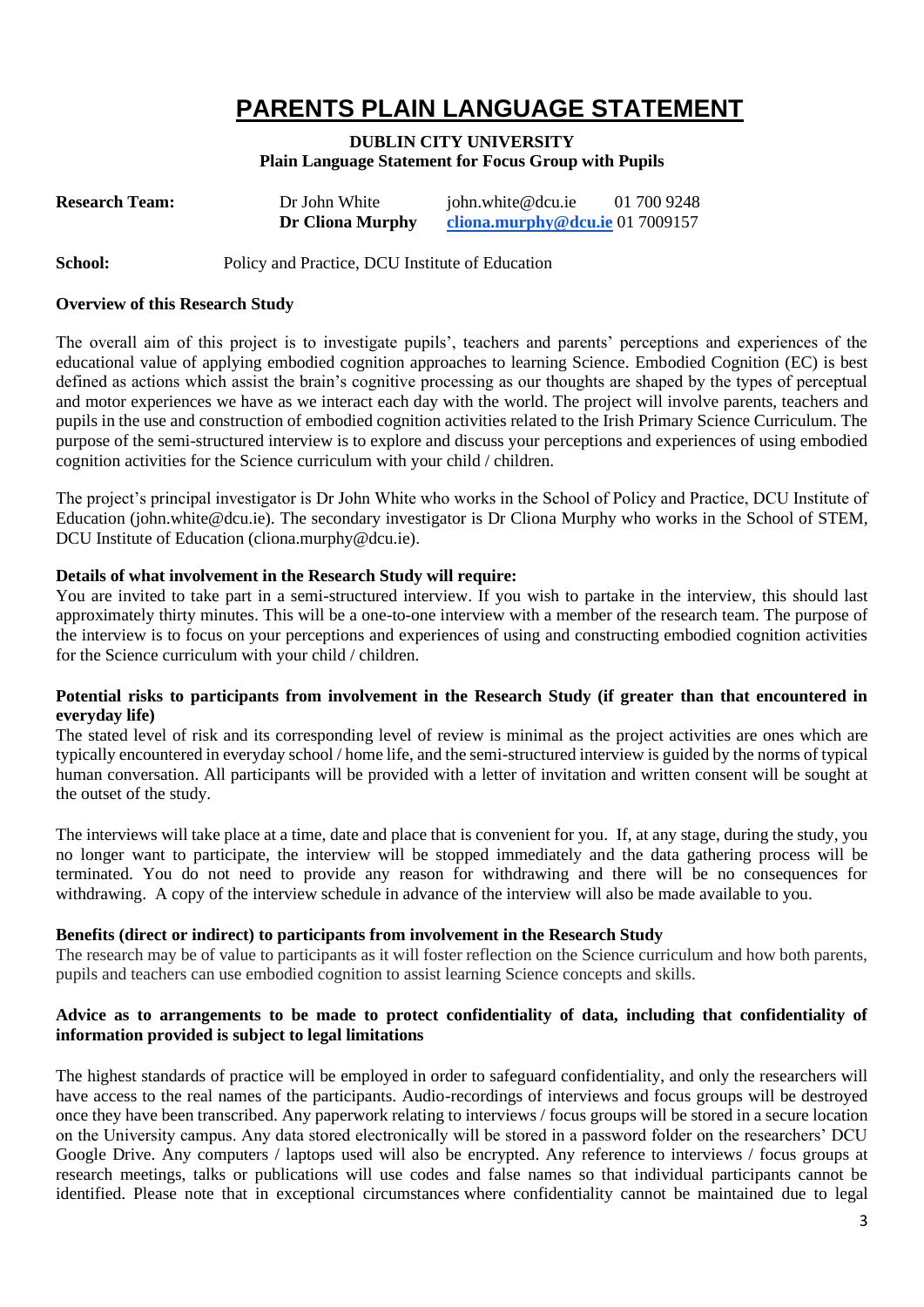limitations, including disclosure which involves risk of harm or danger to the participant or another individual or a child or when disclosure is required as part of a legal process or Garda investigation and the data is subject to subpoena.

#### **Advice as to whether or not data is to be destroyed after a minimum period**

All data collected will be stored for 5 years by the research team. The data will then be destroyed and permanently deleted by the research team.

#### **Statement that involvement in the Research Study is voluntary**

If you choose not to take part in this research study, there will be no consequences for you. You do not need to provide any reason for choosing not to take part. You can withdraw at any stage if you feel in any way uncomfortable about your participation and any data that you have provided will not be used in this research study. You do not need to provide any reason for withdrawing from the study and there will be no consequences for withdrawing.

#### **Research Ethical Approval**

Ethical approval for this research study has been obtained from the Dublin City University Research Ethics Committee.

#### **If participants have concerns about this study and wish to contact an independent person, please contact:**

The Secretary, Dublin City University Research Ethics Committee, c/o Research and Innovation Support, Dublin City University, Dublin 9. Tel 01-7008000.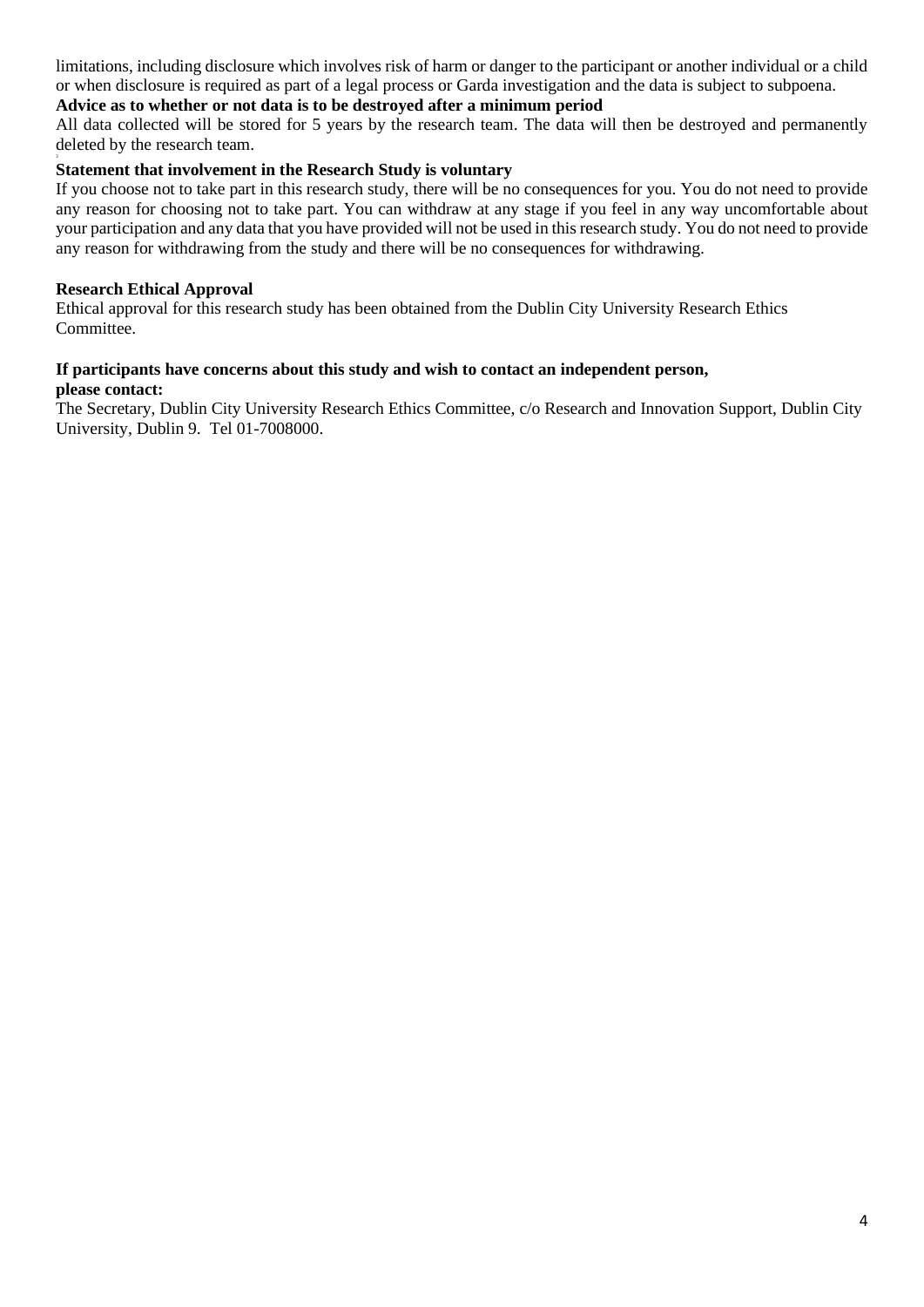# **CHILDREN PLAIN LANGUAGE STATEMENTS**

| <b>DUBLIN CITY UNIVERSITY</b><br>Science in Action for Infant Learning - Child Plain Language Statement |                                                                                                                                                                                                                                                                                                                                                          |  |  |
|---------------------------------------------------------------------------------------------------------|----------------------------------------------------------------------------------------------------------------------------------------------------------------------------------------------------------------------------------------------------------------------------------------------------------------------------------------------------------|--|--|
| FUN                                                                                                     | It sometimes helps children to learn about the world by making things with their<br>hands, by pretending and by doing things with their body. I want to know the fun<br>things you do to learn about the world.                                                                                                                                          |  |  |
|                                                                                                         | Can you think of some things you do in class which help you learn about the world<br>around you?                                                                                                                                                                                                                                                         |  |  |
|                                                                                                         | Can you think of some of the fun things you do when you are learning about the<br>world around you? I have given your teacher and your parents (/ guardian) some<br>ideas about how to learn in a fun way.                                                                                                                                               |  |  |
| April                                                                                                   | I am going to ask you some questions about the fun things you do when learning<br>about Science and the world around you. You will be in a group with four other<br>children. This is called a focus group. You will be able to listen to what the<br>other children in the group have to say and they will be able to listen to what<br>you have to say |  |  |
|                                                                                                         | I will also talk to your parents and your teacher to see what they think about<br>using actions to help people learn about Science.                                                                                                                                                                                                                      |  |  |
|                                                                                                         | If you do not feel comfortable taking part in this project we will stop<br>immediately. You won't have to take part in this project after that.                                                                                                                                                                                                          |  |  |
|                                                                                                         | I will write about what people think about using actions and your body to help<br>them learn about Science. But I will never use your name.                                                                                                                                                                                                              |  |  |
|                                                                                                         | I will keep all of the information in a locked drawer, which no one else can open.                                                                                                                                                                                                                                                                       |  |  |
|                                                                                                         | I will keep the information for five years in case I write other essays about the<br>projects. After this I will safely delete the information.                                                                                                                                                                                                          |  |  |
|                                                                                                         | If you have any questions about this, you can ask your parent or guardian to<br>contact me. They know how to contact me as I gave them my email and phone<br>number.                                                                                                                                                                                     |  |  |

 $\mathbf{l}$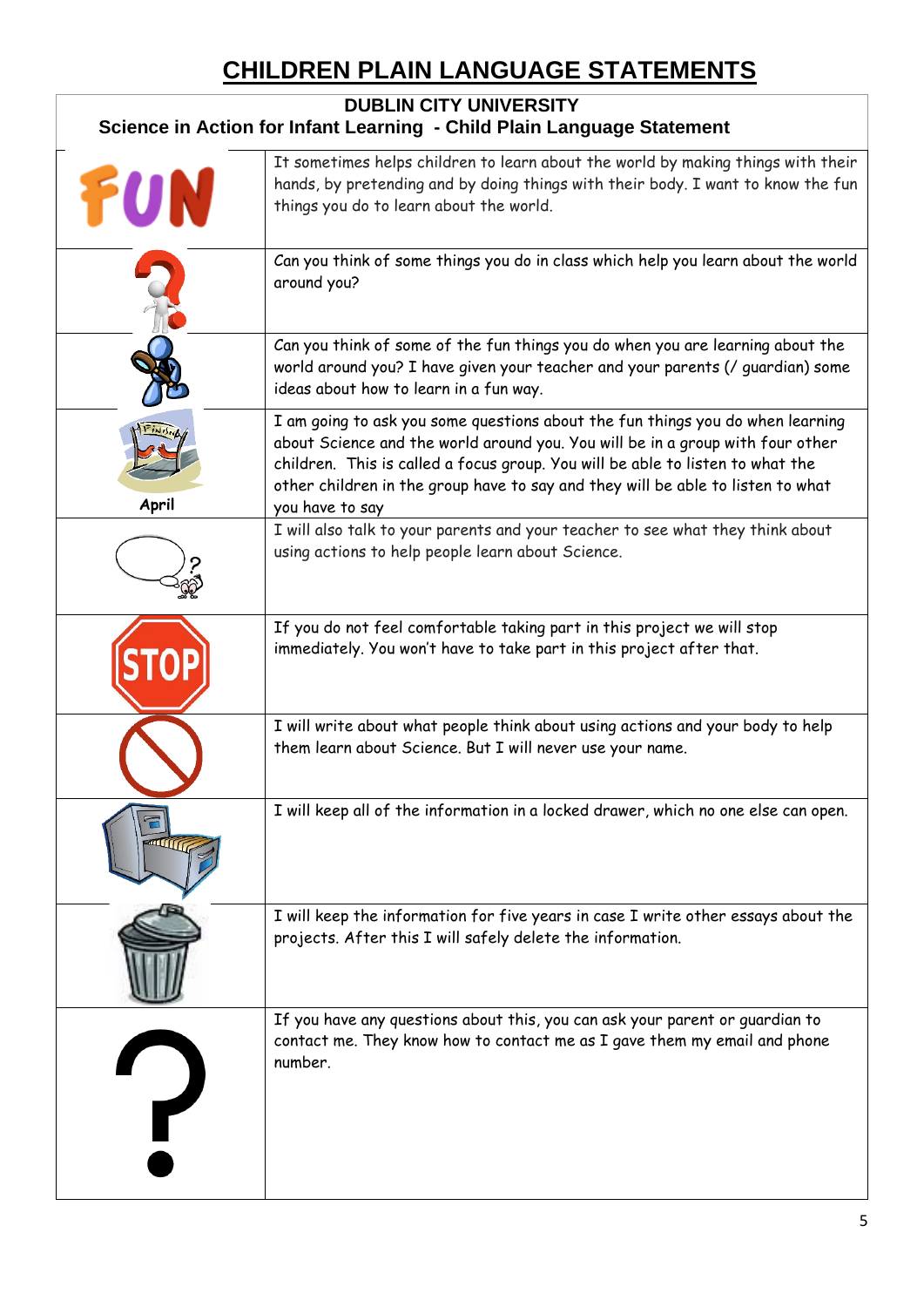## **DUBLIN CITY UNIVERSITY Science in Action for Infant Learning**

**Child Assent Form**

| I have had this<br>project explained<br>to me.                                                     | I understand that I will be asked to be part of a group with<br>four other children to talk about using actions and my<br>body to help me learn about Science. |
|----------------------------------------------------------------------------------------------------|----------------------------------------------------------------------------------------------------------------------------------------------------------------|
| I understand that you will give the<br>questions we are going to be talking<br>about to my parents | I understand that you will talk to me in my school.<br>I can bring somebody with me if I want                                                                  |
| I understand what we are going to do.                                                              | I am happy to have the group tape recorded                                                                                                                     |
| I can take a break when I need to<br><b>STOP</b>                                                   | I would be happy to talk to another person if I have any<br>big concerns.                                                                                      |
| I can stop being in the group at any<br><b>STOP</b><br>stage if I want to                          | I agree to take part in this project                                                                                                                           |

# **Focus Group Questions: Pupils**